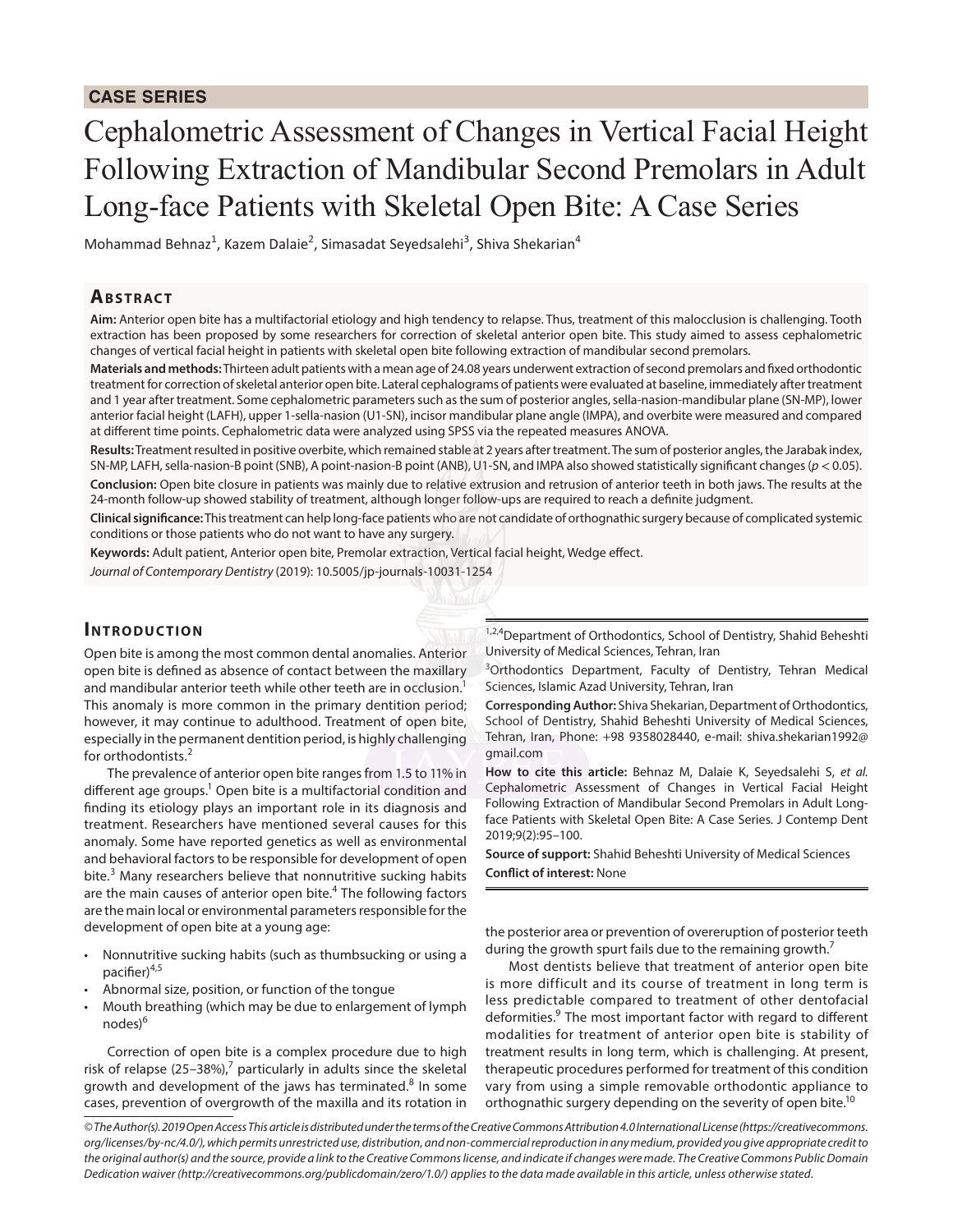Therapeutic interventions for treatment of anterior operP**bite**nts with normal or increased overjet (in th<del>e 2ato</del>ge of also vary depending on the dentition stage. Therapeutic strategiesm) and decreased overbite (in the range Smm) o are divided into three categories of treatment in the pri<del>nadig</del>nts with the Witt s appraisal betwrerenand 4 mm dentition period, the mixed dentition period, and the perman@mttlents with no oral habits

dentition period. Simple orthodontic treatments are not e edtatents with no degenerative pathologies of the in the permanent dentition period. Two treatment strategiese amporomandibular joint

available for treatment of open bite in this period. In very severe

cases, orthodontic treatment is not su cient alone and the patient Criteria **Exclusion Criteria**

must undergo a surgical procedure as well. Maxillary surgeries are often performed to achieve adequate facial height in long-face patients, while mandibular surgeries are performed to correct the anterior posterior dimension of the face. Patients with a history of previous orthodontic treatment Pățients with a history of nonnutritive sucking habits Patients seeking to make a drastic change in their facial appearance

Several strategies have been suggested for treatment of open bite with moderate severity in the permanent dentition period. Patients with severe gumminess over 5 mm

Several studies have reported orthodontic treatment with and Patients with neuromuscular conditions

without tooth extraction for correction of open bite with variable Patiënts with extracted molar teeth

results in this respect. Some researchers prefer the correction of open bite with tooth extra $\overset{\scriptscriptstyle \sf B}{\scriptscriptstyle \sf E}$ tilowever, some others believe Patients with severe crowding over 5 mm of the mandible and over 7 mm of the maxilla

that the effect of tooth extraction on closure of open pittents with reduction of incisal angles by more than 5° or mat the entert of recent from the outcome of nonextraction ease by more than 5° in the maxilla and mandible<br>not signi cantly di erent from the outcome of nonextraction ease by more than 5° in the maxilla and mandible Patients with reduction of incisal angles by more than 5° or

treatment<sup>8</sup> On the other hand, long-ter treatments is a highly debated topic.

Selection of a suitable treatment done by taking into account the dental factors.

This study aimed to assess cephalor facial height of patients with skeletal a extraction of mandibular second premol

## **MATERIALS AND METHODS**

This study was conducted on 13 open bi of 24.08 years (range 1928 years), wh dentition period. According to a study mean di erence in the lower anterior facial before and after treatment was conside 71.3 $9$  2.31 and = 5.35. Accordingly, we of eight samples to nd this di erence I and 5% error rate.

All patients underwent fixed orth extraction of mandibular second prem or second premolars. All patients we In parameters were evaluated in each patient: et, incisor mandibular plane angle (IMPA), upper U1-SN), ANB, SNB, SNA, LAFH, SN-MP, the Jarabak sum of posterior angles. Table 1 summarizes the ese variables.

vas started with the McLaughlin-Bennett-Trevisi e using standard 0.0228-inch brackets. In the nment phase, the wires were used in the following t was started with a 0.014-inch nickel titanium wire r18-inch nickel titanium, 0.014-inch stainless steel, stainless steel wires; 0.016-inch nickel titanium and wires were used if required. In all patients, rst, all ng and application of maxillary wires were performed ionths after the onset of orthodontic treatment of itment was commenced for the mandibular arch. etion of leveling and alignment of teeth in both lary elastics were used for nal correction of class If they had class II relationship) and anterior open patients. After completion of the active phase of ley retainers were used in both jaws. The patients to use these retainers full time in the rst 3 month

orthodontist. Extractions in each jaw were perrormed **and an**g completion of treatment. In case of no relapse in position of applying fixed orthodontic appliance of the respective jaw in both jaws, the duration of usage of these retainers decrease The treatment was started by extraction of maxillary p<del>ramale next months. Also, during the course of treatment and after</del> (maxillary rst premolars were extracted in 11 and maxillary secombe positioning of the tongue was instructed to patients premolars were extracted in two patients) and after that, lengling the course of treatment, the space gained by extraction of and alignment of maxillary teeth were started. After a coman than second premolars was used for mesial movement of molars months, mandibular second premolars were extracted **(ce fanch**orage). Also, the anchorage in the maxilla was B-anchorage. applying xed orthodontic appliances.

The inclusion and exclusion criteria were as follows:

#### **Inclusion Criteria**

During treatment, we tried our best to prevent extrusion of rst molars. Since mesial movement of the molar tooth could result in its mesial rotation, an anti-rotation bend (toe-in) was made in orthodontic wires.

Long-face patients with 394 < sum of posterior4ஹ@lds treatment (T1), immediately after completion of treatment Cephalograms were obtained of patients at baseline prior

and  $34 <$  sella-nasion mandibular plane (SN3MP) Patients with sella-nasion-A point (SNA) angle between 81° and traced using the Dolphin version 10 software. For each tracing, 48 84°, sella-nasion-B point (SNB) angle between 75° and 7*9*°, and 79°, points were identi ed. Using these points, the respective point-nasion-B point (ANB) angle between 2° and 6° Patients with class I or class II skeletal relationshipp@dasetters) were measured. (T2) and at 24 months after completion of treatment (T3), and parameters required for the study (eight linear and seven angular

skeletal patients were not included because by anterior **kaw** data obtained from cephalometric analyses of patients superior rotation of the mandible, the class III pro le wowddebstatistically analyzed using SPSS version 21 via the repeated aggravated) measures ANOVA. Relevant tables and graphs were drawn.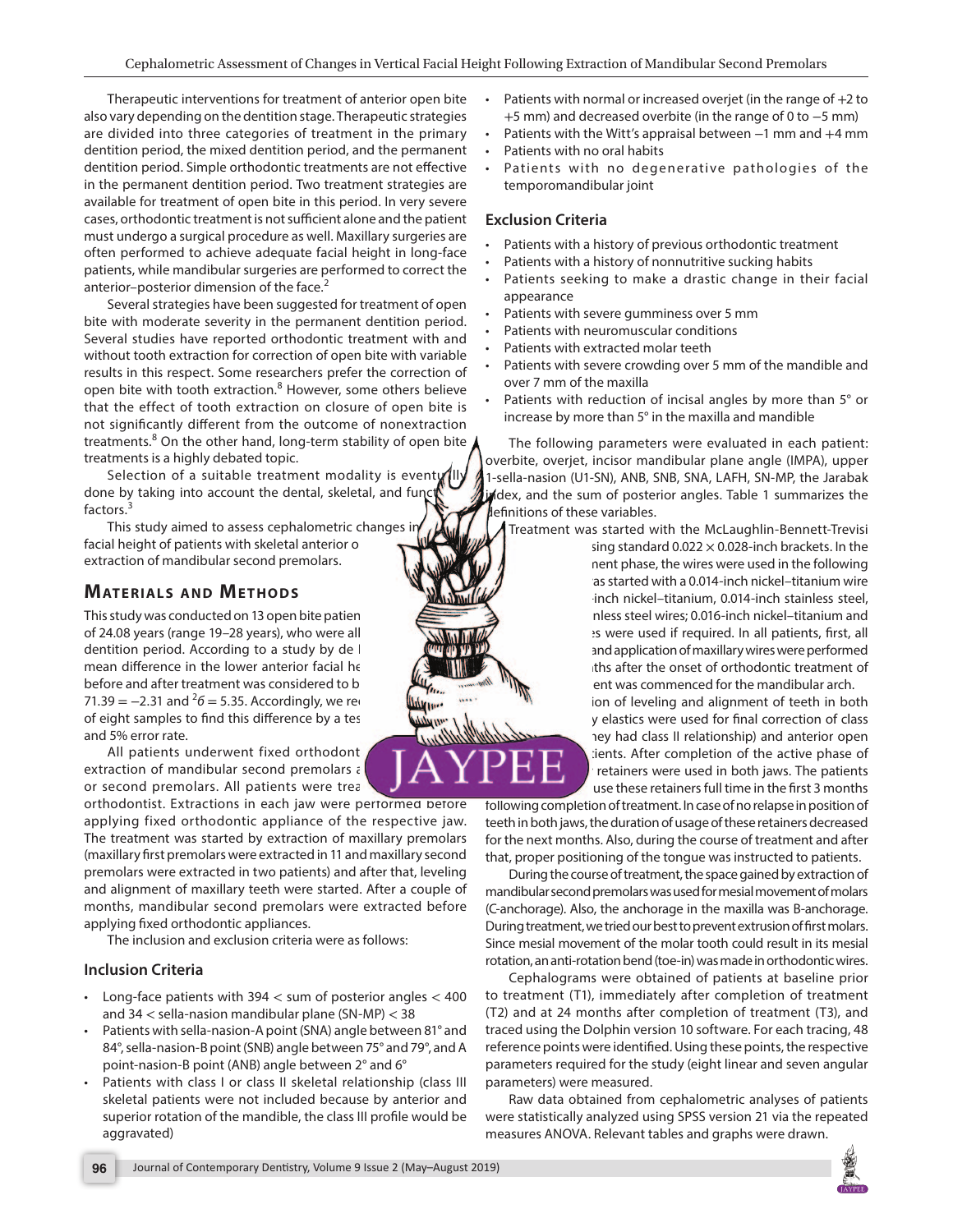| Table 1: Variables evaluated in this study |                                                                                                                                       | <b>RESULTS</b>                                                                                                                                                                                                                                                                                                                                                       |  |  |  |  |  |  |
|--------------------------------------------|---------------------------------------------------------------------------------------------------------------------------------------|----------------------------------------------------------------------------------------------------------------------------------------------------------------------------------------------------------------------------------------------------------------------------------------------------------------------------------------------------------------------|--|--|--|--|--|--|
| Variable                                   | De nition                                                                                                                             | Cephalometric analyses and comparison of cephalograms after                                                                                                                                                                                                                                                                                                          |  |  |  |  |  |  |
|                                            | Sum of posterior anglesSum of posterior facial angles                                                                                 | treatment with baseline cephalograms of patients revealed the                                                                                                                                                                                                                                                                                                        |  |  |  |  |  |  |
| Jarabak index                              | Ratio of posterior facial height to<br>anterior facial height                                                                         | following:<br>The sum of posterior angles, SN-MP, and LAFH decreased                                                                                                                                                                                                                                                                                                 |  |  |  |  |  |  |
| SN-MP                                      | and the SN plane                                                                                                                      | Angle between the mandibular plane after treatment (T2) in all patients compared to baseline (T1). The<br>Jarabak index increased after treatment in all patients compared to                                                                                                                                                                                        |  |  |  |  |  |  |
| LAFH                                       | Lower anterior facial height                                                                                                          | baseline. Also, ANB, U1-SN, and IMPA decreased after treatment in all                                                                                                                                                                                                                                                                                                |  |  |  |  |  |  |
| <b>SNA</b>                                 | position of maxilla                                                                                                                   | Angle indicating the anterior posteriopatients. Overjet experienced a slight increase in ve patients while<br>it decreased in eight patients. Overbite increased in all patients and                                                                                                                                                                                 |  |  |  |  |  |  |
| <b>SNB</b>                                 | position of the mandible                                                                                                              | Angle indicating the anterior posterio Was positive enough to con rm open bite closure.<br>Cephalograms of patients taken at 24 months posttreatment                                                                                                                                                                                                                 |  |  |  |  |  |  |
| ANB                                        | Skeletal relationship in the<br>anterior posterior dimension                                                                          | (T3) were compared with those taken immediately after completion<br>of treatment (T2) and showed no significant change in any                                                                                                                                                                                                                                        |  |  |  |  |  |  |
| U1-SN                                      | Axial inclination of maxillary teeth<br>(angle between maxillary anterior<br>teeth and the SN plane)                                  | parameter. With regard to overbite, six patients experienced a<br>reduction and two patients experienced an increase in overbite;<br>overbite remained unchanged in ve patients. However, reduction                                                                                                                                                                  |  |  |  |  |  |  |
| <b>IMPA</b>                                | Axial inclination of mandibular teeth<br>teeth and the mandibular plane)                                                              | in overbite in the mentioned six patients did not result in bite<br>(angle between the mandibular anteriapening and all patients still had positive overbite.<br>Insignificant changes in cephalometric analysis of some                                                                                                                                             |  |  |  |  |  |  |
| Overbite                                   | Vertical distance between maxillary<br>and mandibular anterior teeth                                                                  | variables such as SNA noted immediately after treatment and after<br>24 months (T3) were normal because cephalograms of patients had                                                                                                                                                                                                                                 |  |  |  |  |  |  |
| Overjet                                    | and mandibular anterior teeth                                                                                                         | Horizontal distance between maxillar been taken by di erent X-ray units and at di erent times. Thus,<br>Insigni cant changes at the two time points were inevitable and                                                                                                                                                                                              |  |  |  |  |  |  |
| Molar extrusion                            | Distance from the mandibular molar<br>tooth to the mandibular plane                                                                   | were considered normal.<br>Table 2 compares the mean and standard deviation of                                                                                                                                                                                                                                                                                       |  |  |  |  |  |  |
| Witt s value                               | line from B point to the functional<br>occlusal plane) to AO (perpendicular<br>line from A point to the functional<br>occlusal plane) | Distance in mm from BO (perpendicular contractors measured on cephalograms of patients at baseline,<br>frimmediately after treatment and at 24 months posttreatment. Also,<br>Figures 1 to 3 show SN-MP, LAFH, and overbite at T1, T2, and T3.<br>According to the repeated measures ANOVA, the sum of<br>posterior angles < 0.001), the Jarabak index Q.001), SN-MP |  |  |  |  |  |  |
| U1-extrusion                               | Distance from incisal edge of upper<br>incisors to the palatal plane                                                                  | $(p < 0.05)$ , LAFH $\leq 0.05$ ), SNB $\leq (0.05)$ , ANB $\leq 0.05$ ), U1-SNE(<br>0.001), IMPA< (0.001), and overbote (0.001) showed signi cant                                                                                                                                                                                                                   |  |  |  |  |  |  |
| L1-extrusion                               | Distance from incisal edge of lower<br>incisors to the mandibular plane                                                               | changes during the period of T1 T2. Also, according to the repeated<br>measures ANOVA, SNA, overjet, and molar extrusion did not show                                                                                                                                                                                                                                |  |  |  |  |  |  |
|                                            |                                                                                                                                       | signi cant changes compared to their baselinepvalues \$).                                                                                                                                                                                                                                                                                                            |  |  |  |  |  |  |

Table 2: The mean and standard deviation (SD) of parameters measured on cephalograms of patients at baseline, immediately after t and at 24 months posttreatment

|                                   | T,    |           | $T_2$  |           | $T_3$  |           | $T_2$ |           |         | $T_3$<br>Ţ, |           |         |
|-----------------------------------|-------|-----------|--------|-----------|--------|-----------|-------|-----------|---------|-------------|-----------|---------|
|                                   | Mean  | <b>SD</b> | Mean   | <b>SD</b> | Mean   | <b>SD</b> | Mean  | <b>SD</b> | p value | Mean        | <b>SD</b> | p value |
| Sum of posterior 397.66<br>angles |       | 5.85      | 397.27 | 5.98      | 399.70 | 5.47      | 2.43  | 1.44      | 0.00    | 0.39        | 0.21      | 0.474   |
| Jarabak index                     | 63.59 | 5.17      | 63.75  | 5.13      | 61.47  | 4.96      | 2.34  | 1.77      | 0.001   | 0.22        | 0.17      | 0.840   |
| SN-MP                             | 37.85 | 6.02      | 37.54  | 6.01      | 39.57  | 5.40      | 1.60  | 2.03      | 0.005   | 0.32        | 0.21      | 0.589   |
| LAFH                              | 73.53 | 7.76      | 73.5   | 7.75      | 75.77  | 7.33      | 2.27  | 1.87      | 0.003   | 0.03        | 0.7       | 1.000   |
| <b>SNA</b>                        | 81.23 | 2.28      | 81.36  | 2.24      | 81.68  | 2.25      | 0.32  | 1.30      | 1.000   | 0.13        | 0.31      | 0.218   |
| <b>SNB</b>                        | 76.5  | 2.17      | 76.94  | 2.18      | 76.13  | 2.33      | 0.81  | 1.49      | 0.038   | 0.44        | 0.47      | 0.238   |
| ANB                               | 4.73  | 2.02      | 4.42   | 2.05      | 5.55   | 2.38      | 1.13  | 1.44      | 0.046   | 0.31        | 0.61      | 1.000   |
| $U1-SN$                           | 95.55 | 4.99      | 96.09  | 6.19      | 108.01 | 7.28      | 11.91 | 7.62      | 0.00    | 0.55        | 3.3       | 1.000   |
| <b>IMPA</b>                       | 86.5  | 4.12      | 86.08  | 4.05      | 97.09  | 4.65      | 11.01 | 4.51      | 0.00    | 0.42        | 0.87      | 0.337   |
| Overjet                           | 3.45  | 0.83      | 3.46   | 0.73      | 3.96   | 2.12      | 0.5   | 2.11      | 1.000   | 0.01        | 0.25      | 1.000   |
| Overbite                          | 1.12  | 0.6       | 1.18   | 0.63      | 2.71   | 1.85      | 3.89  | 1.59      | 0.00    | 0.06        | 0.13      | 0.510   |
| Molar extrusion                   | 32.73 | 2.84      | 32.76  | 2.80      | 32.40  | 3.22      | 0.36  | 0.42      | 0.813   | 0.03        | 0.04      | 1.000   |
| Witt s value                      | 0.43  | 1.08      | 0.46   | 1.12      | 2.09   | 1.97      | 1.63  | 0.85      | 0.012   | 0.03        | 0.04      | 1.000   |
| U1-extrusion                      | 30.70 | 2.69      | 30.72  | 2.56      | 28.06  | 2.07      | 2.66  | 0.49      | 0.00    | 0.02        | 0.13      | 0.687   |
| L1-extrusion                      | 42.11 | 3.41      | 42.09  | 3.29      | 40.35  | 3.61      | 1.74  | 0.32      | 0.00    | 0.02        | 0.12      | 1.000   |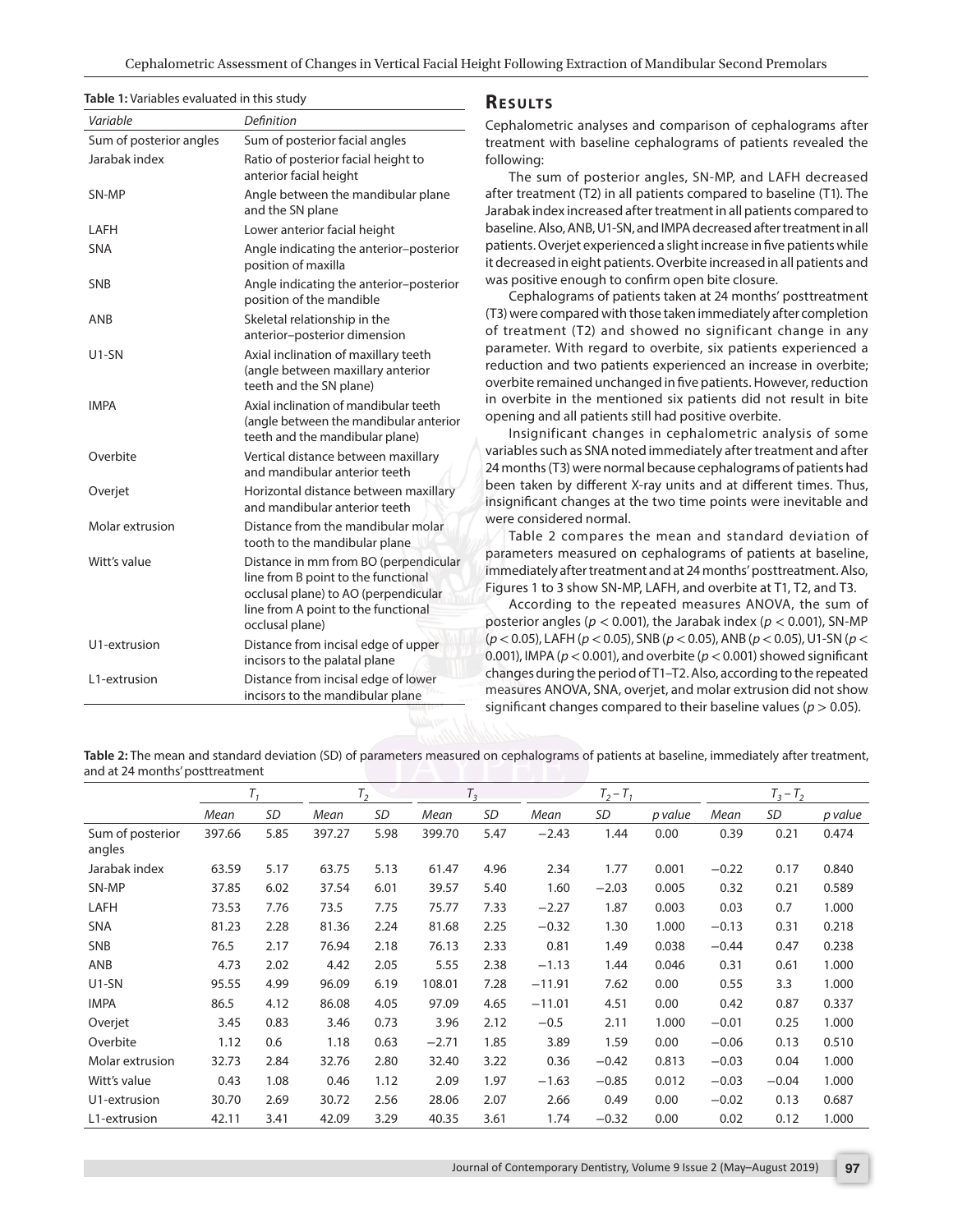**Fig. 1:** Comparison of SN-MP parameter at T1, T2 and T3





Statistical analysis of the data of patients at 24 months after results in greater mealsl may employ at molecular states a wedge ection and results in greater model in the results in greater mesial movement of the rst molar treatment showed that none of the parameters evaluated in this dependence in whom ret premalers are outperfected and study experienced any signi cant change compared to their value of beinches in whom ist premotes are extracted, and<br>can result in open bite closure and reduction in vertical facial in modiately after completion of treatmen immediately after completion of treatment.

## **DiS C U S SiO N**

**Fig. 2:** Comparison of LAFH parameter at T1, T2 and T3

This leads to the reduction of vertical facial height by the wedge e ect.<sup>11</sup> In contrast, some studies showed that extraction of rst or second premolars was not signi cantly di erent in terms of e ect on vertical facial height; in other words, change in vertical facial height does not depend on the mesial movement of the rst molar tooth<sup>2</sup> Researchers have discussed that closure of space created by tooth extraction would be associated with extrusion of the rst molar tooth, and the greater the mesial movement of this tooth, the greater its extrusion would be. Resultantly, vertical facial height would increase. Some clinicians prefer to extract rst molar teeth in order to close the bite in open bite patients. They believe that movement of the second molar tooth to the rst molar site would result in rotation of the mandible and open bit $e^{2}$ closure.

In contrast, other researchers have discussed that extraction of second premolars and rst molars would result in rotation of the mandible for the sake of open bite closure in skeletal open bite patients; however, extraction of rst premolars does not cause signi cant changes in mandibular rot $\frac{1}{2}$ thome others have

compared to patients in whom rst premolars are extracted, and height<sup>1213</sup>

A few researchers have shown that tooth extraction does not change the vertical facial height age  $t^5$ showed that changes

The e ect of tooth extraction on vertical facial height andi**antertoc**al facial height following extraction of rst premolars open bite closure has been an interesting topic of researchwē<del>lne</del> sintilar to changes in patients who underwent nonextraction challenging topic is to nd out whether tooth extraction thastament. Chua e<sup>if</sup> demonstrated that nonextraction treatment signi cant e ect on open bite closure. The next questionriss**tiltæd** in an increase in LAFH; whereas, tooth extraction did not given that tooth extraction can signi cantly contribute to openigni cant changes in LAFH.

bite closure, extraction of which teeth would have the greates  $\frac{2}{3}$  evaluated the eect of extraction of rst premolars, impact on bite closure. Stability of open bite treatmentsiedomdgpremolars, and rst molars and concluded that extraction of term is another important topic in this regard. Open bite tresttmentolars had no signi cant e ect on rotation of the mandible is among the most challenging orthodontic treatments duin thathents with anterior open bite while extraction of second premolars and rst molars aected the vertical facial height and high risk of relapse in long term.

Some researchers believe that the results of nonextreadited in mandibular rotation. Garlington and Istogamed orthodontic treatment have optimal long-term stability er, that following extraction of mandibular second premolars, LAFH some others evaluated the success of extraction orthoeoboraticed in patients but no signi cant change was noted in facial treatment of open bite (in terms of relapse) and reportedheigtitnallim et<sup>1</sup>aassessed the e cacy of the wedge-e ect theory stability of treatment resulbsme other researchers beliewe extraction of rst and second premolars for open bite closure. that extraction of second premolars compared to rst premolating to the wedge-e ect concept, even small changes in results in greater mesial movement of the first molamesiathmovement of molars would result in a pronounced e ect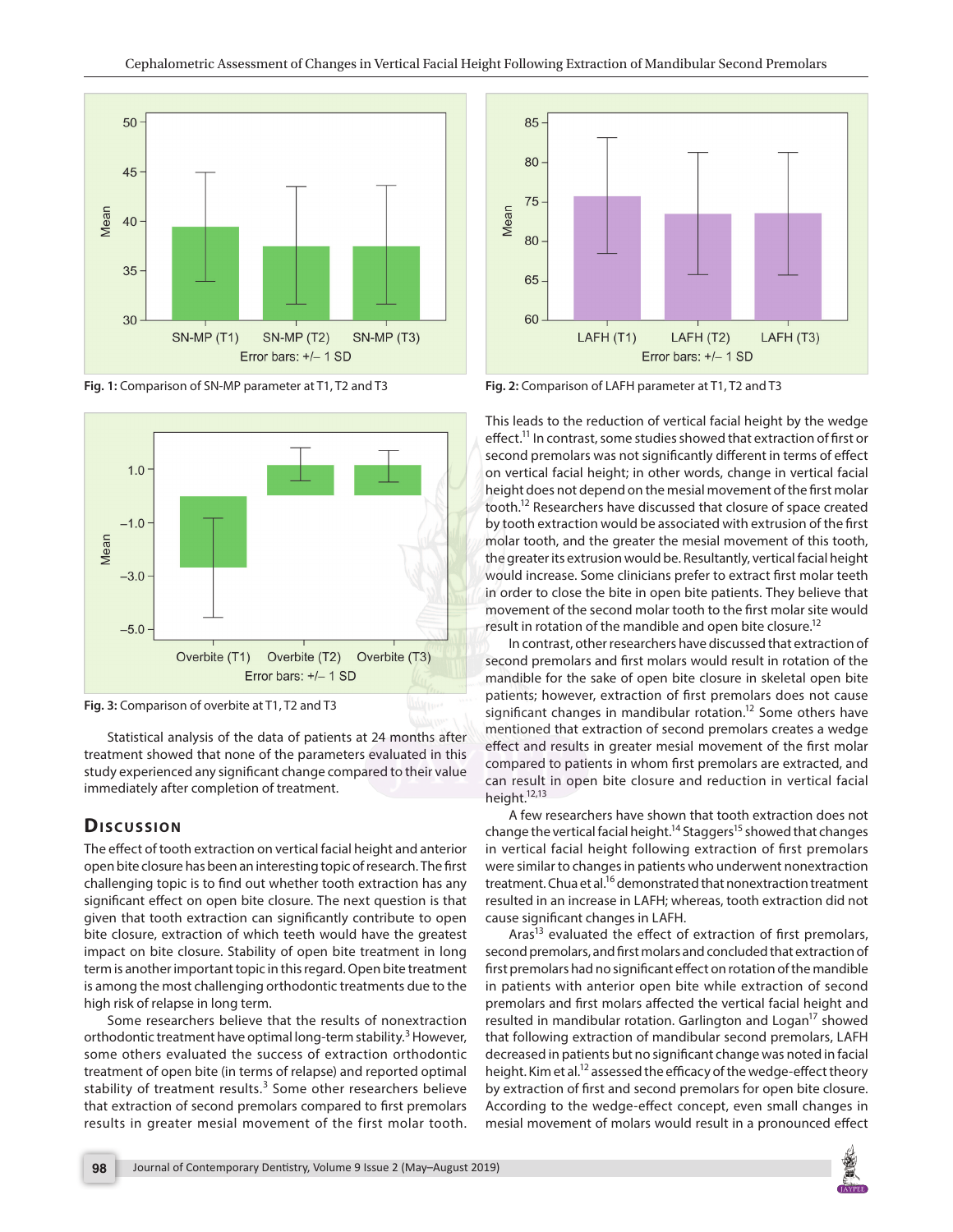on the mandibular plane angle and facial vertical dimensionsttreatment changes cording to this de nition, the closure According to this theory, extraction of more posterior tee**th aeseltio**r open bite in our patients was stable. in greater mesial movement of molar teeth and better open

bite closure. They concluded that extraction of rst and **CONPICUSION** 

premolars has no signicant eect on facial height of patients; thus,

the wedge-e ect theory for open bite closure via mesial movemet attion of mandibular second premolars in adult long-face of molars is ine cient. patients results in slight counterclockwise rotation of the

In the current study, extraction of mandibular second premalandible but has no signi cant clinical e ect on LAFH. changed the cephalometric parameters such that the su**m o**pen bite patients who underwent orthodontic treatment posterior angles and SN-MP angle slightly decreased andaldnag with extraction of mandibular second premolars, open Jarabak index slightly increased. All these changes were statis**tite**llwas mainly closed by retraction and relative extrusion of signi cant but not clinically perceivable. Also, the angle of max**illaty**rior teeth in both jaws.

and mandibular incisors relative to the palatal and mandib**Olae**n bite closure in these patients during the rst year after com planes signi cantly decreased. Signi cant increase in overbite pletson of treatment was stable and did not change signi cantly. noted in all patients. Based on the results, it may be state&ttleats must be followed up for longer periods of time for more despite reduction in facial height, open bite closure was mainl<del>yoduc</del>ate assessment of the stability of treatment results. to the retroclination of the maxillary and mandibular incisors. Thus,

our study, similar to that of Kin  $\hat{r}$  show ed that extraction of

but study, similar to that or Kin Stidinged that extraction **AT CIKINOWLEDGMENTS** 

no signi cant e ect on open bite closure. Another importanthisssutady was approved by the Ethical Committee of our university with regard to treatment of open bite is the stability of teehical approval code: IR.SBMU.RIDS.REC.1394.99).

in long term. Open bite treatment at a young age and the mixed

dentition period would yield the best results with minima**References** 

relapse. However, opinions on the outcome of treatment of open hado DB, Brizon VSC, Ambrosano GMB, et al. Factors associated<br>hits in adults are associated bite in adults are controversial. Studies on the stability of results of extraction orthodontic en: a population-based study in Brazil. Dental Press J Orthod with the prevalence of anterior open bite among preschool

treatment of open bite are not many and the available ones have 2004;19(5):103 109. DOI: 10.1590/2176-9451.19.5.103-109.oar. separately reported the outcomes of extraction and nonextracsiolano-HernÆndez B, Antonarakis GS, Scolozzi P, et al. Combined treatments. Remmers et althodontically treated 51 open orthodontic and orthognathic surgical treatment for the correction bite patients; 71% of these patients had positive overbite up fiskeletal anterior open-bite malocclusion: a systematic review completion of treatment, out of which 10% had relapse within 5 years after treatment and developed negative overbite. The  $\omega_{\rm H\alpha}$ vertical stability. J Oral Maxillofac Surg 2013;71(1):98 109. DOI: 10.1016/j.joms.2012.03.016.

authors concluded that orthodontic treatment of open bite has a long-term stability. However, they did not mention whether thgy 590/S2176-94512013000400004. performed extraction or nonextraction orthodontic treatment fort W, Turvey T, Phillips C. Orthognathic surgery: a hierarchy of 3. Barreto GM. Angle class II malocclusion treated with extraction of permanent teeth. Dental Press J Orthod 2013;18(4):126133. DOI:

correction of open bite. de Freitas et<sup>1</sup> $\rm \hat{a}$ levaluated the stability of extraction a<code>ādGerma</code> A, ClØment C, Weissenbach M, et al. Early risk factors for nonextraction orthodontic treatments. The group that underwent trossbite and anterior open bite in the primary dentition. extraction orthodontic treatment () was followed up for a Angle Orthod 2016;86(5):832 838. DOI: 10.2319/102715-723.1. minimum of 5 years with a mean of 8.35 years. The nonextraction and Early-age orthodontic treatment: quintessence; 2013. minimum of G fears with a mean of electron feature. The nenewly espeland L, Dowling PA, Mobarak KA, et al. Three-year stability of open-<br>group  $n(=21)$  was followed up for a minimum of 3 years with correction by 1 piece ma a mean of 5 years. The results of the aforementioned to phop 2008;134(1):60 66. DOI: 10.1016/j.ajodo.2006.05.049. stability. Int J Adult Orthodon Orthognath Surg 1996;11(3):191204. bite correction by 1-piece maxillary osteotomy. Am J Orthod Dentofacial

retrospective studies showed that 38.1% of patients who underwent a k, Endo T, Shimooka S. Effects of maxillary second nonextraction orthodontic treatment and 25.8% of patients who extraction on dentofacial morphology before and after underwent extraction orthodontic treatment relapsed during theerior open-bite treatment: a cephalometric study. Odontology follow-up period and developed open bite again. They concluded 009;97(1):43 50. DOI: 10.1007/s10266-008-0093-0

that stability of the results of open bite correction by extraction E, Iwabe T, Kawai N, et al. An adult case of skeletal open bite treatment is higher than that of nonextraction treatment. How $\frac{dy}{dx}$ , other studies that compared extraction and nonextra $\epsilon$ ti $\vec{\rm q}$ n $\vec{\rm p}$ orthodontic treatments for correction of open bite did not appendix open bite extraction treatment in the permanent dentition. a statistically signi cant di erence between the two methods in J Orthod Dentofacial Orthop 2004;125(1):78 87. DOI: 10.1016/ long-term stability of treated open bite. Although a 24-monthodo.2003.01.006. with a large lower anterior facial height. Angle Orthod 2005;75(3): 465 '471. DOI: 10.1043/0003-3219(2005)75[465:AACOSO]2.0.CO;2. 10. de Freitas MR, Beltrªo RTS, Janson G, et al. Long-term stability of

period is not su cient to reach a de nite conclusion with regas darriaga M, Julio R. Protocol for the treatment of anterior open to long-term stability of treatment results, it should be noted that patients: an evaluation. World J Orthod 2007;8(3):285 299. relapse often occurs during the rst year following completion in T-K, Kim J-T, Mah J, et al. First or second premolar extraction treatment. Some researchers suggest that the stability of corrected. e.ects on facial vertical dimension. Angle Orthod 2005;75(2):177 182. DOI: 10.1043/0003-3219(2005)075 <0173:FOSPEE>2.0.CO;2.

anterior open bite malocclusion should be reported as a percentăge: of patients with a signi cant posttreatment change for the given bit with the subjects. Eur J Orthod 2002;24(4):407 416. DOI: treatment. The condition is considered highly stable if signi camt<sub>1093/ejo</sub>/24.4.407. 13. APA's A. Vertical changes following orthodontic extraction treatment

posttreatment changes are noticed in less than 10% of the patients w. Preventing adverse e ects on the temporomandibular joint and stable if it is less than 20% and almost none have majoough orthodontic treatment. Int J Orthod 1988;26(34):1012